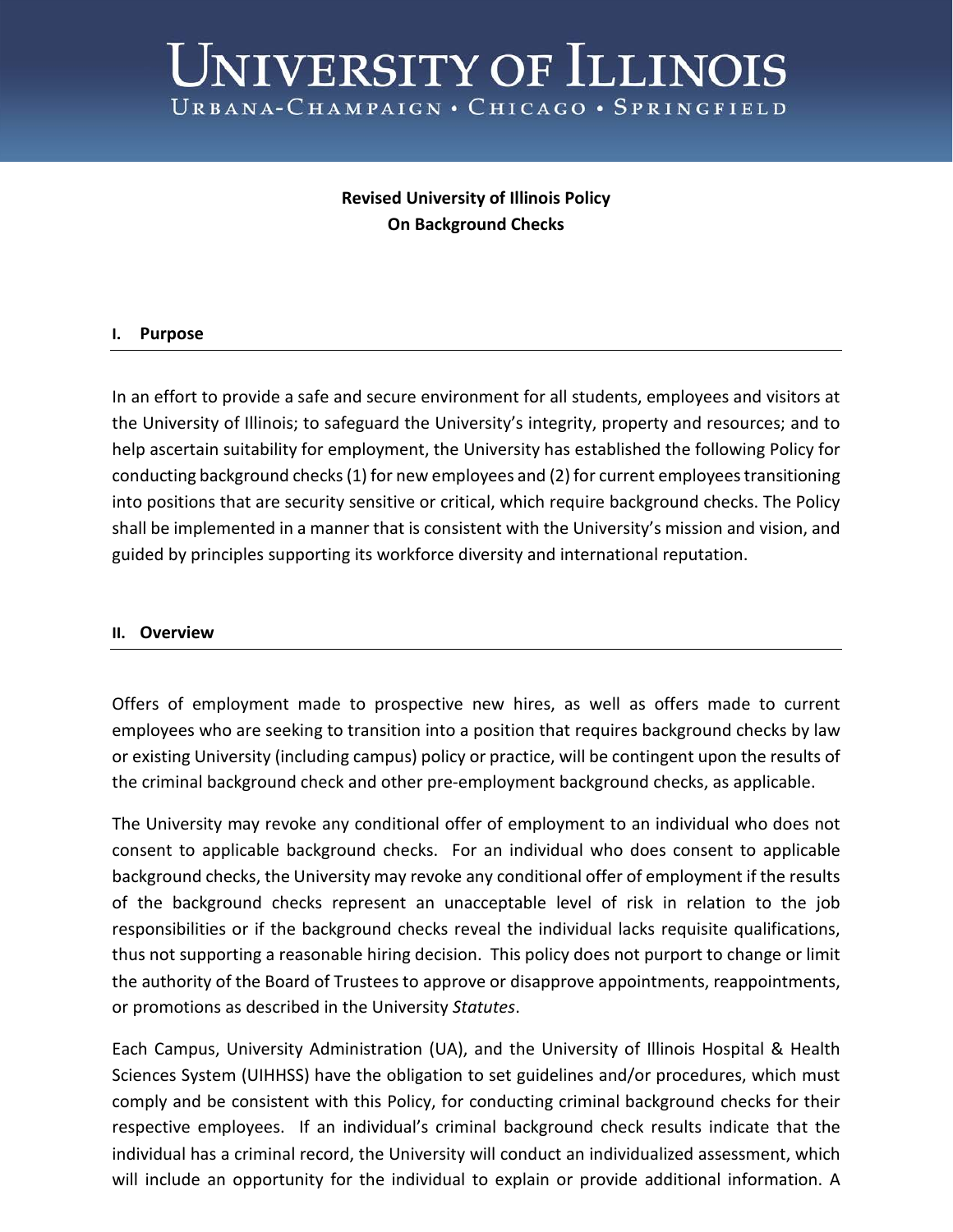## UNIVERSITY OF ILLINOIS URBANA-CHAMPAIGN . CHICAGO . SPRINGFIELD

criminal record will not automatically exclude an individual from being considered for or being offered employment with the University, as consideration is given to such factors as, but not limited to, the nature and seriousness of the underlying offense/conduct, the relatedness of the offense/conduct to the position being sought, the length of time that has elapsed since the conviction/end of sentence/conduct, and demonstrated rehabilitative efforts.

In addition, each Campus, UA and UIHHSS have in place guidelines and/or procedures as well as best practices for conducting pre-employment background checks other than criminal background checks for their respective employees, consistent with the job description and applicable federal and state law. These separate background checks may relate to such items as the verification of education and other credentials, verification of employment history, motor vehicle records or credit records, if such checks are required based on the specific position. The Campus, UA and UIHHSS guidelines and/or procedures will include an opportunity for the individual to explain or provide additional information.

#### **III. Individuals Covered**

Except as set forth below, this Policy will be followed and criminal background checks and other applicable background checks will be conducted with respect to new hires and current employees transitioning into security sensitive or critical positions, regardless of whether the individual is seeking a position as Faculty, Post-Doctoral Research Associates, Interns, Residents, Academic Professionals (including academic hourly), or Civil Service (including extra help). Except when stipulated in the Campus, UA, and UIHHSS guidelines and/or procedures, background checks will not be conducted with respect to graduate or undergraduate student employees, pre- or postdoctoral fellows, volunteers, individuals appointed to non-paid positions, contractors or other individuals employed by another entity who are not otherwise subject to the University of Illinois Protection of Minors Policy or who will not be assigned to a designated security sensitive or critical position.

The University reserves the right to modify this Policy at any time, in consultation with appropriate governance bodies.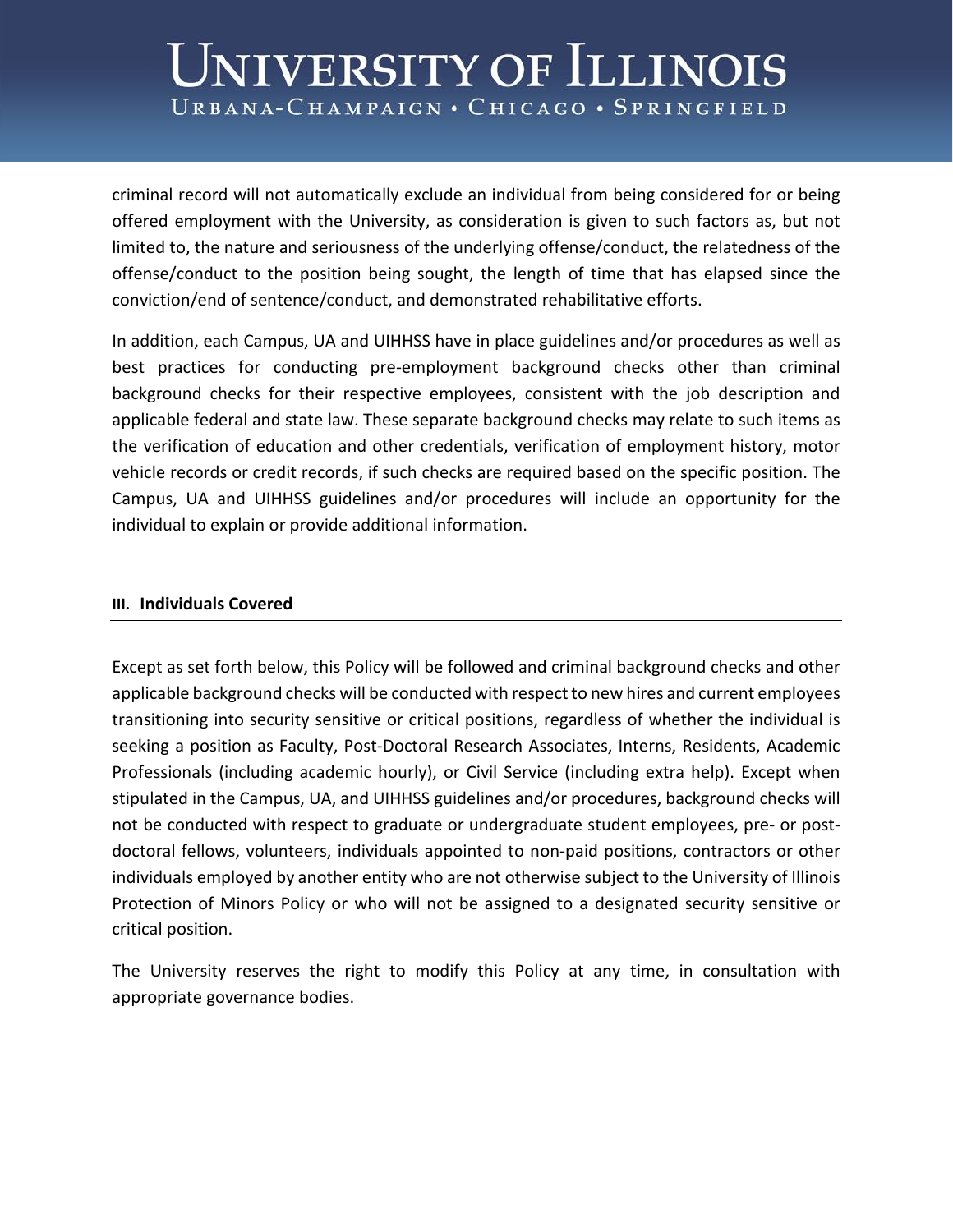### **IV. Responsibilities**

### Candidates:

- Provide complete and accurate information relating to the subject of the background check(s) that will be performed, when requested.
- Provide authorization for applicable background checks when requested.

## University Administration Human Resources:

- Facilitate University-wide compliance with this Policy to ensure the Campus, UA and UIHHSS guidelines and procedures follow established provisions and protocols for background checks.
- Coordinate the process for soliciting and contracting, as necessary, with an outside vendor to perform background checks on specified individuals pursuant to this Policy.
- Oversee the development, administration, and implementation of this Policy and guidelines and/or procedures relating to, background checks for individuals to be employed by or otherwise associated with University Administration or applicable University Related Organizations (UROs).
- Communicate and provide necessary training regarding this Policy with respect to individuals employed by or otherwise associated with University Administration or applicable UROs.

### Each Campus/University of Illinois Hospital & Health Sciences System:

- Ensure that the guidelines and/or procedures developed by each Campus and UIHHSS for all of their respective units (e.g. Colleges, Departments, Offices) comply and are consistent with this Policy.
- Develop, oversee, administer and manage this Policy and the guidelines and/or procedures developed by each Campus and UIHHSS relating to background checks for individuals to be employed by or otherwise associated with their respective units.
- Communicate and provide necessary training regarding this Policy with respect to individuals employed by or otherwise associated with the Campus or UIHHSS.